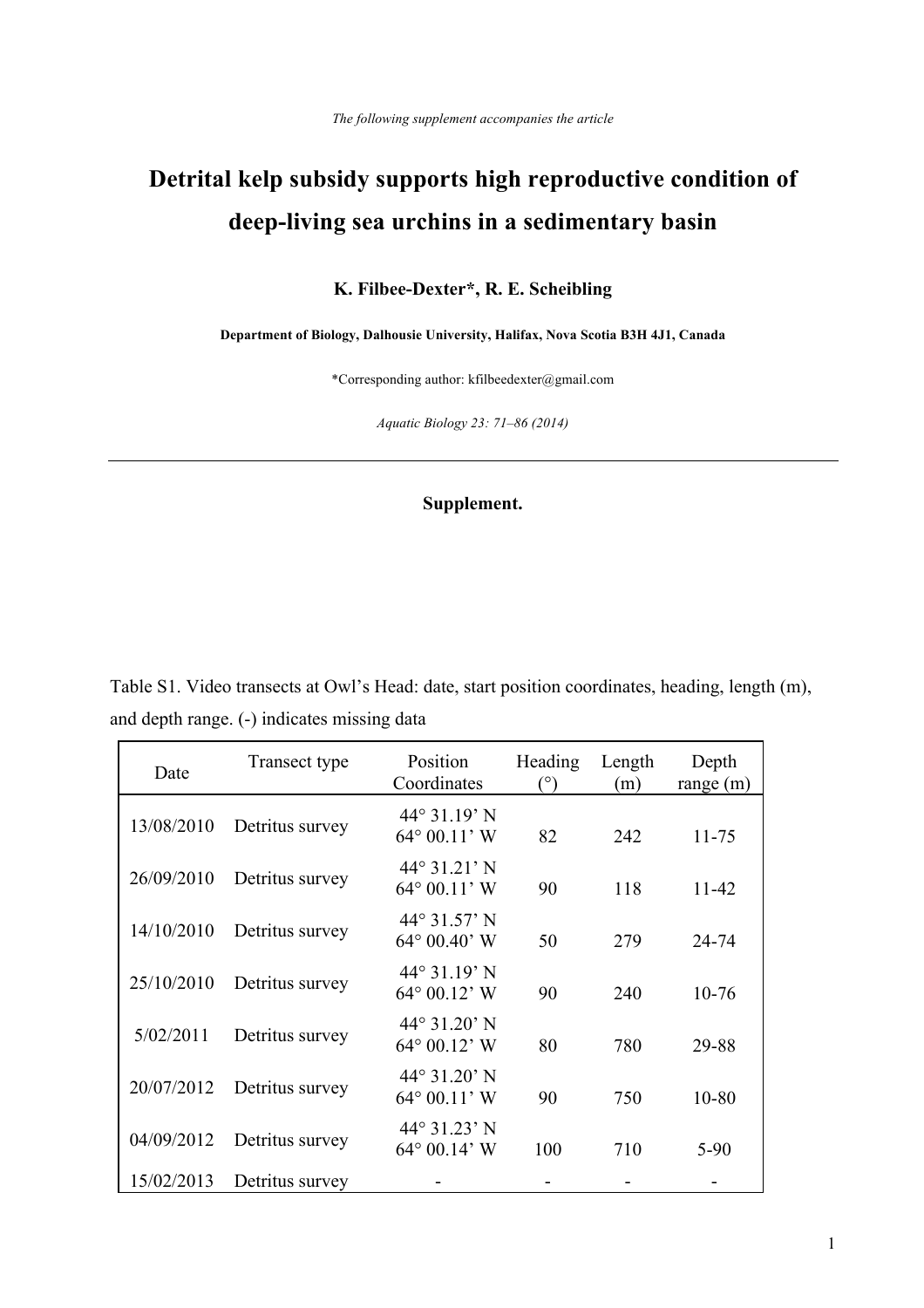| 20/06/2013 | Field experiment | $44^{\circ}$ 31.29' N<br>$64^{\circ}$ 00.15' W       | 98  | 260 | 20-70     |
|------------|------------------|------------------------------------------------------|-----|-----|-----------|
| 23/06/2013 | Field experiment | $44^{\circ}31.29'$ N<br>$64^{\circ}$ 00.15' W        | 100 | 266 | 20-69     |
| 28/06/2013 | Field experiment | $44^{\circ}31.31'$ N<br>$64^{\circ}$ 00.14' W        | 110 | 549 | 34-74     |
| 12/07/2013 | Field experiment | $44^{\circ}31.29'$ N<br>$64^{\circ}$ 00.13' W        | 102 | 330 | 28-71     |
| 25/07/2013 | Field experiment | 44° 31.33' N<br>$64^{\circ}$ 00.18' W                | 115 | 355 | 15-68     |
| 5/08/2013  | Field experiment | 44° 27.20' N<br>$63^{\circ} 46.94^{\circ}$ W         | 78  | 611 | $10 - 25$ |
| 20/08/2013 | Field experiment | $44^{\circ}31.31'$ N<br>$64^{\circ}$ 00.17' W        | 100 | 654 | 20-90     |
| 11/09/2013 | Field experiment | $44^{\circ}31.30'$ N<br>$64^{\circ}$ 00.10' W        | 100 | 646 | 40-92     |
| 04/10/2013 | Field experiment | $44^{\circ}31.29'$ N<br>$64^{\circ} 00.10^{\circ}$ W | 112 | 740 | $1-90$    |
| 15/11/2013 | Detritus survey  | 44° 32.29' N<br>$64^{\circ} 00.91' W$                | 100 | 830 | $10 - 70$ |

Table S2. *Strongylocentrotus droebachiensis*. Mean proportion of macroalgae (excluding coralline algae), sediment and animal sources in gut contents of sea urchins at Owl's Head (OH, 60 m depth) and Duncan's Cove (DC, 8 m depth) from August 2010 to May 2013

| Date       | Location  | Kelp | Sediment | Animal |
|------------|-----------|------|----------|--------|
| 8/18/2010  | <b>OH</b> | 0.96 | 0.04     | 0.00   |
| 9/26/2010  | OН        | 1.00 | 0.00     | 0.00   |
| 10/25/2010 | OН        | 0.69 | 0.31     | 0.00   |
| 2/4/2011   | OН        | 0.55 | 0.45     | 0.00   |
| 3/15/2011  | OН        | 0.70 | 0.05     | 0.25   |
| 4/20/2011  | OН        | 0.93 | 0.07     | 0.00   |
| 5/11/2011  | OН        | 1.00 | 0.00     | 0.00   |
| 5/25/2011  | OН        | 1.00 | 0.00     | 0.00   |
| 7/27/2011  | OН        | 0.99 | 0.01     | 0.00   |
| 8/27/2011  | OН        | 1.00 | 0.00     | 0.00   |
| 9/13/2011  | OН        | 0.99 | 0.00     | 0.01   |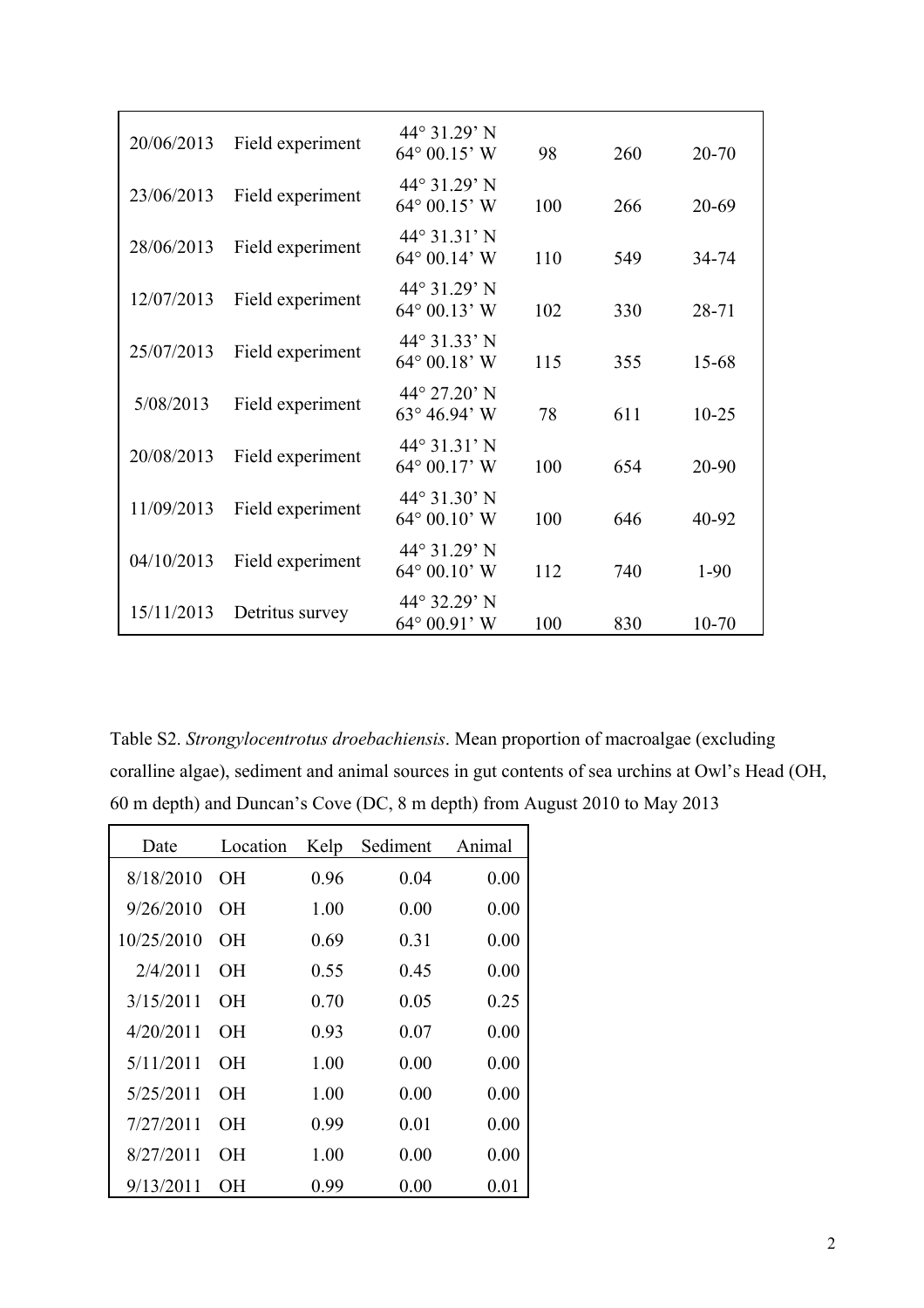| 10/19/2011 | <b>OH</b> | 1.00 | 0.00 | 0.00 |
|------------|-----------|------|------|------|
| 12/12/2011 | <b>OH</b> | 0.80 | 0.20 | 0.00 |
| 1/13/2012  | <b>OH</b> | 0.60 | 0.40 | 0.00 |
| 2/10/2012  | <b>OH</b> | 0.55 | 0.45 | 0.00 |
| 3/9/2012   | <b>OH</b> | 0.66 | 0.34 | 0.00 |
| 4/24/2012  | <b>OH</b> | 0.53 | 0.36 | 0.11 |
| 6/9/2012   | OH        | 0.89 | 0.11 | 0.00 |
| 7/13/2012  | <b>OH</b> | 0.98 | 0.03 | 0.00 |
| 8/9/2012   | <b>OH</b> | 1.00 | 0.00 | 0.00 |
| 9/15/2012  | <b>OH</b> | 0.97 | 0.03 | 0.00 |
| 10/19/2012 | <b>OH</b> | 0.97 | 0.03 | 0.00 |
| 12/11/2012 | <b>OH</b> | 0.91 | 0.08 | 0.01 |
| 2/15/2013  | <b>OH</b> | 0.72 | 0.17 | 0.11 |
| 3/19/2013  | <b>OH</b> | 0.69 | 0.31 | 0.00 |
| 4/5/2013   | OH        | 0.72 | 0.28 | 0.00 |
| 5/17/2013  | <b>OH</b> | 0.70 | 0.22 | 0.08 |
| 9/17/2010  | DC        | 0.87 | 0.12 | 0.00 |
| 2/7/2011   | DC        | 0.96 | 0.04 | 0.04 |
| 3/17/2011  | DC        | 1.00 | 0.00 | 0.00 |
| 4/21/2011  | DC        | 1.00 | 0.00 | 0.00 |
| 6/22/2011  | DC        | 0.99 | 0.01 | 0.00 |
| 2/5/2012   | DC        | 0.96 | 0.04 | 0.00 |
| 3/14/2012  | DC        | 0.98 | 0.02 | 0.00 |
| 4/27/2012  | DC        | 1.00 | 0.00 | 0.00 |
| 6/26/2012  | DC        | 0.99 | 0.01 | 0.00 |
| 9/27/2012  | DC        | 1.00 | 0.00 | 0.00 |
| 10/26/2012 | DC        | 1.00 | 0.00 | 0.00 |
| 1/15/2013  | DC        | 0.90 | 0.00 | 0.10 |
| 3/15/2013  | DC        | 0.88 | 0.00 | 0.12 |
| 5/7/2013   | DC        | 0.99 | 0.01 | 0.00 |